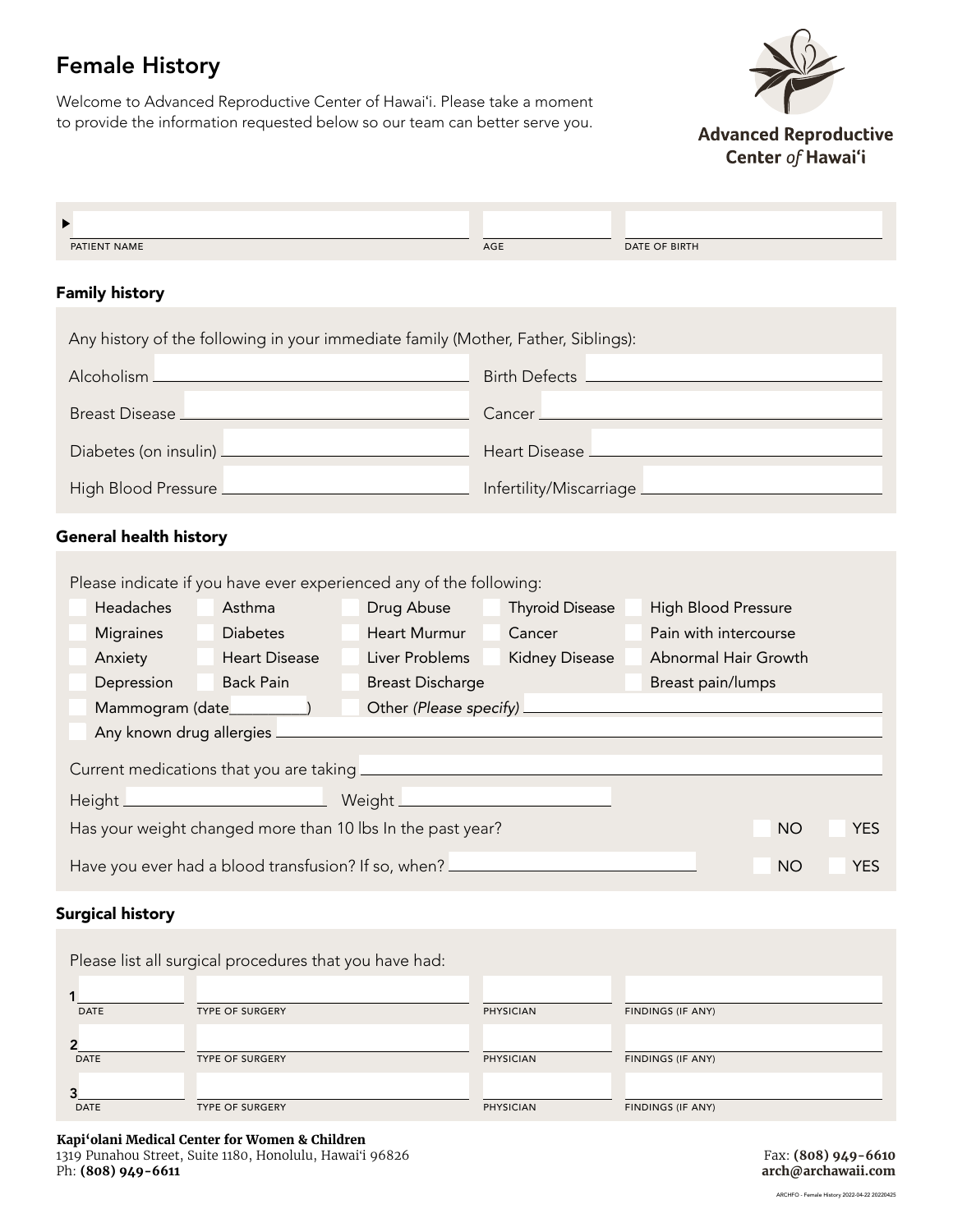## Female History *(continued)*

Welcome to Advanced Reproductive Center of Hawaiʻi. Please take a moment to provide the information requested below so our team can better serve you.



#### Menstrual history

| How old were you when your period began? _________                                    | Are they regular?                     | <b>NO</b> | <b>YES</b> |  |
|---------------------------------------------------------------------------------------|---------------------------------------|-----------|------------|--|
| What is the usual interval between the start of one period and the start of the next? |                                       |           |            |  |
| How many days does your period last?                                                  | Is the flow heavy, moderate or light? |           |            |  |
| Do you have bleeding between your periods?                                            |                                       |           | <b>YES</b> |  |
| Do you have cramps?<br><b>NO</b><br><b>YES</b>                                        | If yes, every cycle?                  | <b>NO</b> | <b>YES</b> |  |
| Do you take any medications for pain relief? If yes, list _                           |                                       |           | <b>YES</b> |  |
| Do you get moody, depressed or bloated?                                               |                                       |           | <b>YES</b> |  |
| When was the first day of your last period? _                                         |                                       |           |            |  |

#### Reproductive history

| How long have you been trying to get pregnant? __________________________________ When was your last PAP Smear? _ |           |            |  |
|-------------------------------------------------------------------------------------------------------------------|-----------|------------|--|
| Have you ever had an abnormal PAP Smear? If yes, when? <u>_________________________</u>                           | <b>NO</b> | <b>YES</b> |  |
| Have you ever had a mammogram? If yes, when? ___________________________________                                  | <b>NO</b> | <b>YES</b> |  |
| Results?                                                                                                          |           |            |  |
| Have you ever had any sexually transmitted diseases? If yes, when? <u>Lace and a mean</u>                         | <b>NO</b> | <b>YES</b> |  |
| Chlamydia<br>Gonorrhea<br>Herpes                                                                                  |           |            |  |
| Have you ever been diagnosed with tubal disease? If yes, when? <u>Increase manual</u>                             | <b>NO</b> | <b>YES</b> |  |
| Have you ever been diagnosed with endometriosis? If yes, when? _________________                                  | <b>NO</b> | <b>YES</b> |  |
| Have you ever been diagnosed with an ovarian cyst? If yes, when? _______________                                  | <b>NO</b> | <b>YES</b> |  |
| Have you ever been diagnosed with polycystic ovaries? If yes, when? ____________                                  | <b>NO</b> | <b>YES</b> |  |
| Have you ever been diagnosed with fibroids in your uterus? If yes, when?                                          | <b>NO</b> | <b>YES</b> |  |
|                                                                                                                   | <b>NO</b> | <b>YES</b> |  |
| Have you ever taken birth control pills? If yes, when? <u>_________________________</u>                           | <b>NO</b> | <b>YES</b> |  |
| Have you ever had pelvic inflammatory disease? If yes, when? <u>Increase mess</u>                                 | <b>NO</b> | <b>YES</b> |  |
| Do you have both of your ovaries? If no, which? <u>Increase and the second</u>                                    | <b>NO</b> | <b>YES</b> |  |
| I Don't Know<br>Did your mother take DES when she was pregnant with you?                                          | <b>NO</b> | <b>YES</b> |  |
| Have you ever had previous artificial inseminations? If yes, when? L                                              | <b>NO</b> | <b>YES</b> |  |
| Have you ever had a previous IVF attempt? If yes, when? L                                                         | <b>NO</b> | <b>YES</b> |  |